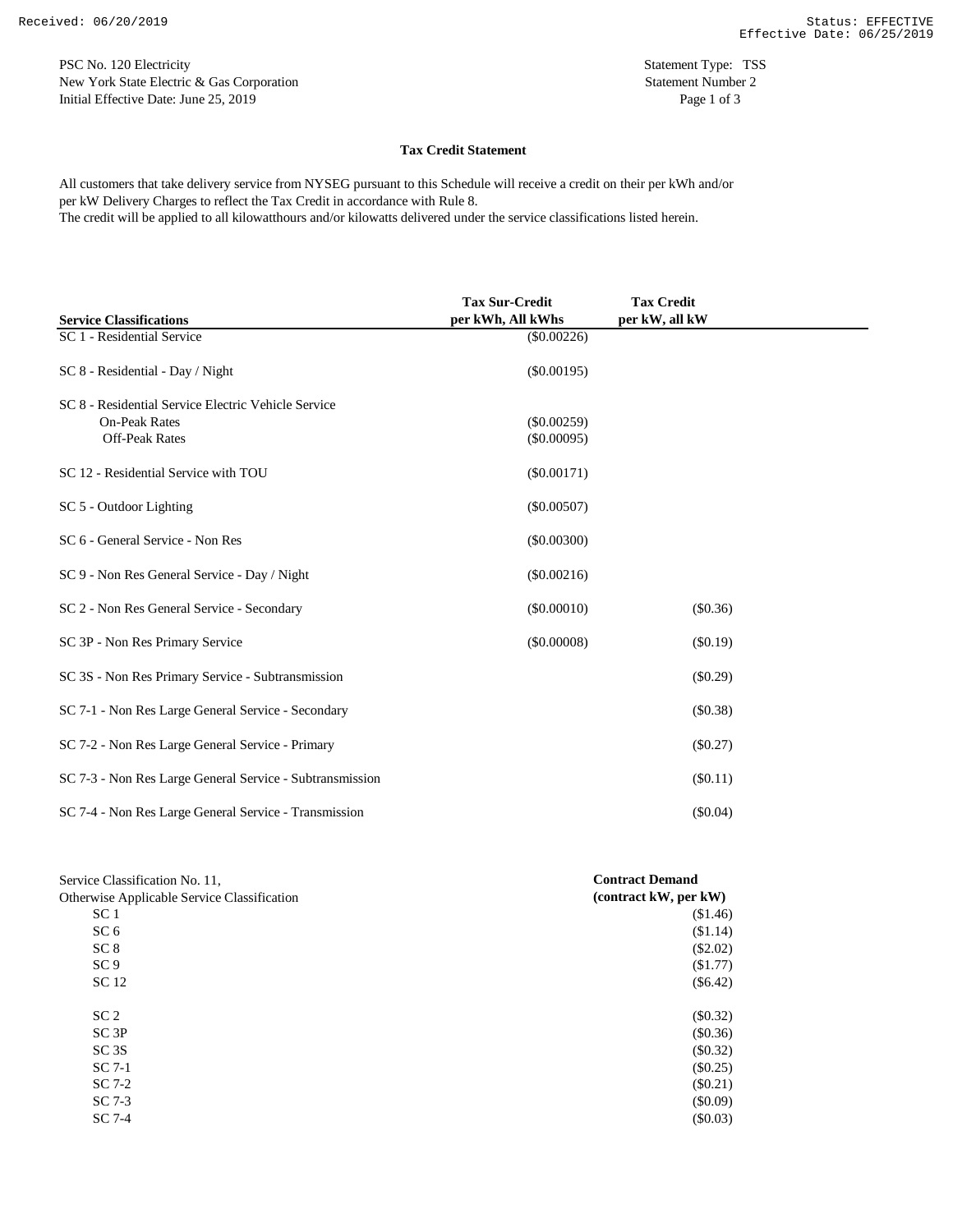PSC No. 120 Electricity Statement Type: TSS New York State Electric & Gas Corporation Statement Number 2 Initial Effective Date: June 25, 2019 Page 2 of 3

## **Tax Credit Statement**

and/or per kW Delivery Charges to reflect the Tax Credit in accordance with Rule 8. The credit will All customers that take delivery service from NYSEG pursuant to this Schedule will receive a credit on their per kWh be applied to all kilowatthours and/or kilowatts delivered under the service classifications listed herein.

## **Energy Smart Community Rate Option Pilot**

|                                   |                      | <b>Tax Sur-Credit</b><br>per kWh, All kWhs | <b>Tax Credit</b><br>per kW, all kW |
|-----------------------------------|----------------------|--------------------------------------------|-------------------------------------|
| Residential                       |                      |                                            |                                     |
| SC 1 - Residential Service        | On-Peak              | $(\$0.00995)$                              |                                     |
|                                   | Off-Peak             | $(\$0.00168)$                              |                                     |
| SC 8 - Residential Service        | On-Peak              | $(\$0.01042)$                              |                                     |
| Day Night Service                 | Off-Peak             | $(\$0.00148)$                              |                                     |
| SC 12 - Residential Service with  | On-Peak              | $(\$0.00681)$                              |                                     |
| Time-of-Use Metering              | Off-Peak             | $(\$0.00140)$                              |                                     |
| Non-Residential, Non-Demand       |                      |                                            |                                     |
| SC 6 - General Service, Secondary | On-Peak              | $(\$0.00611)$                              |                                     |
|                                   | Off-Peak             | $(\$0.00243)$                              |                                     |
| Non-Residential, Demand           |                      |                                            |                                     |
| SC 2 - General Service, Secondary | On-Peak              |                                            | (0.78)                              |
|                                   | Non-Summer           |                                            |                                     |
|                                   | <b>On-Peak Rates</b> |                                            | (0.50)                              |
|                                   | All hours            | $(\$0.00010)$                              |                                     |
| SC 3P - General Service, Primary  | On-Peak              |                                            | (0.45)                              |
|                                   | Off-Peak             |                                            | (0.25)                              |
|                                   | All hours            | (\$0.00008)                                |                                     |
| SC 7-1 Secondary                  | On-Peak              |                                            | (1.14)                              |
|                                   | Off-Peak             |                                            | (0.41)                              |
| SC 7-2 Primary                    | On-Peak              |                                            | (0.79)                              |
|                                   | Off-Peak             |                                            | (0.30)                              |
| SC 7-3 Subtransmission            | On-Peak              |                                            | (0.38)                              |
|                                   | Off-Peak             |                                            | (0.12)                              |